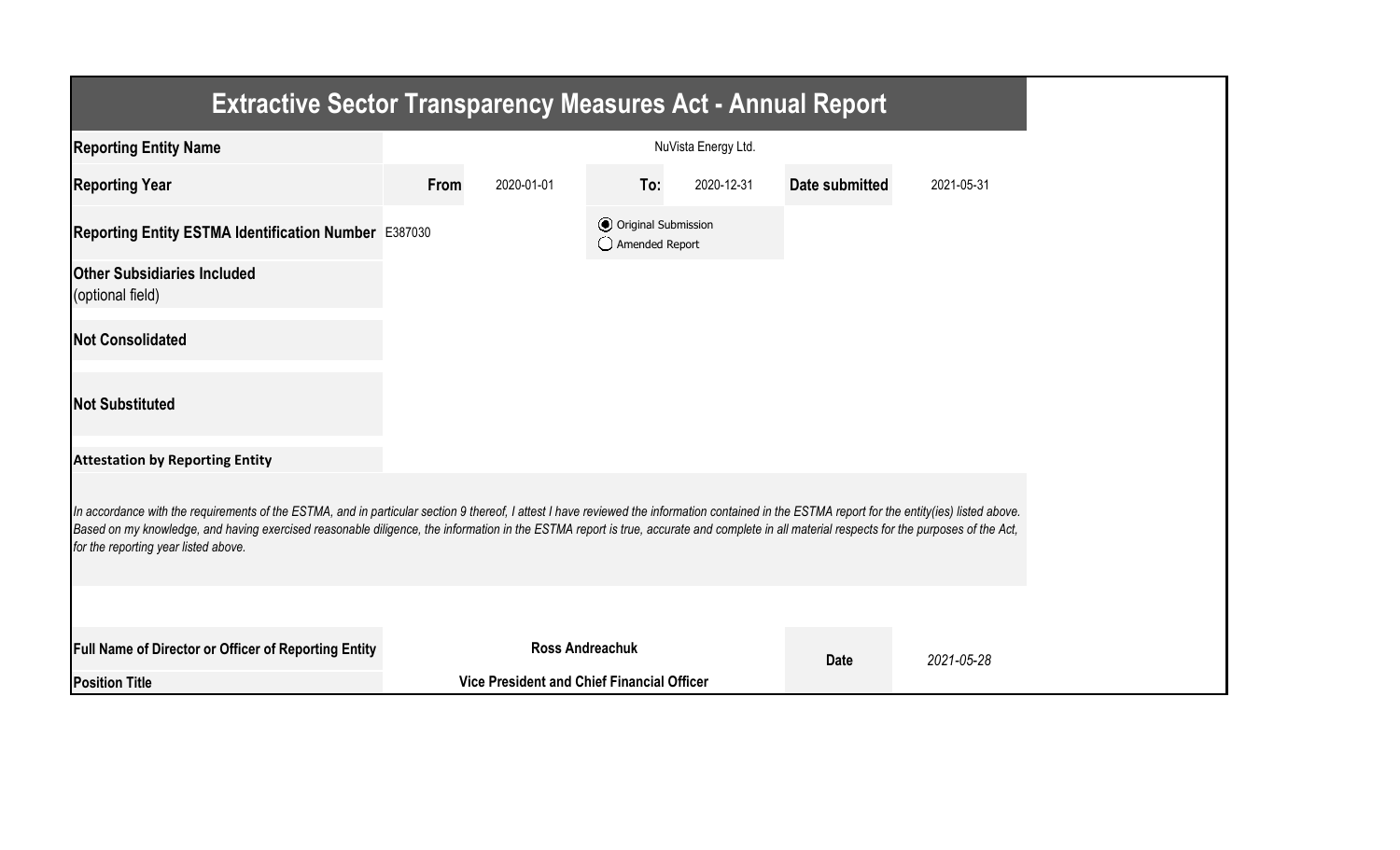| <b>Extractive Sector Transparency Measures Act - Annual Report</b>                                                                                                               |                                             |                                                                                 |                                       |                  |           |                                |                |                  |                                               |                                                                                                                                                                             |                     |  |
|----------------------------------------------------------------------------------------------------------------------------------------------------------------------------------|---------------------------------------------|---------------------------------------------------------------------------------|---------------------------------------|------------------|-----------|--------------------------------|----------------|------------------|-----------------------------------------------|-----------------------------------------------------------------------------------------------------------------------------------------------------------------------------|---------------------|--|
| <b>Reporting Year</b><br><b>Reporting Entity Name</b><br><b>Reporting Entity ESTMA</b><br><b>Identification Number</b><br><b>Subsidiary Reporting Entities (if</b><br>necessary) | From:                                       | 2020-01-01                                                                      | To:<br>NuVista Energy Ltd.<br>E387030 | 2020-12-31       |           | <b>Currency of the Report</b>  | CAD            |                  |                                               |                                                                                                                                                                             |                     |  |
| <b>Payments by Payee</b>                                                                                                                                                         |                                             |                                                                                 |                                       |                  |           |                                |                |                  |                                               |                                                                                                                                                                             |                     |  |
| Country                                                                                                                                                                          | Payee Name <sup>1</sup>                     | Departments, Agency, etc<br>within Payee that Received<br>Payments <sup>2</sup> | <b>Taxes</b>                          | <b>Royalties</b> | Fees      | <b>Production Entitlements</b> | <b>Bonuses</b> | <b>Dividends</b> | Infrastructure<br><b>Improvement Payments</b> | Total Amount paid to<br>Payee                                                                                                                                               | Notes <sup>34</sup> |  |
| Canada                                                                                                                                                                           | County of Grande Prairie No. 1              |                                                                                 | 2,260,000                             |                  | 460,000   |                                |                |                  |                                               | 2,720,000                                                                                                                                                                   |                     |  |
| Canada                                                                                                                                                                           | Government of Alberta                       |                                                                                 | 230,000                               | 18,300,000       | 2,470,000 |                                | 40,000         |                  |                                               | Royalties paid in-kind total \$700,000<br>and are valued at the fair market<br>21,040,000 value of the volumes taken in-kind<br>based on NuVista's realized sales<br>price. |                     |  |
| Canada                                                                                                                                                                           | Government of Canada                        |                                                                                 |                                       |                  | 220,000   |                                |                |                  |                                               | 220,000                                                                                                                                                                     |                     |  |
| Canada                                                                                                                                                                           | Municipal District of Greenview No. 16      |                                                                                 | 1,930,000                             |                  | 250,000   |                                |                |                  |                                               | 2,180,000                                                                                                                                                                   |                     |  |
| <b>Additional Notes:</b>                                                                                                                                                         | All payments were made in Canadian dollars. |                                                                                 |                                       |                  |           |                                |                |                  |                                               |                                                                                                                                                                             |                     |  |